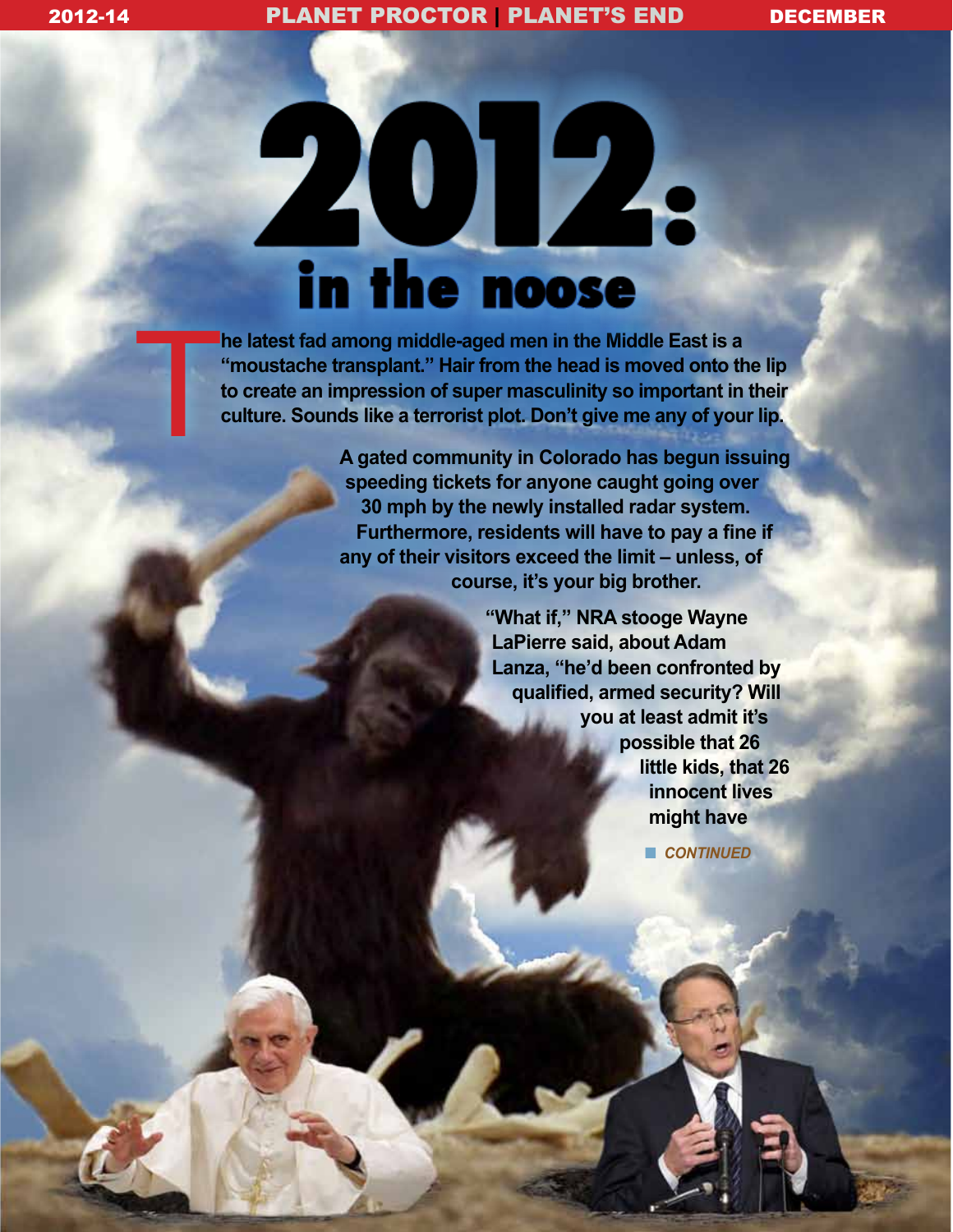been spared that day?" Gee I thought the toll was 20 children and six adults. He must know better because he's a "good guy."

And according to *The Week*, American households earning less that \$13,000 a year, pay at least nine percent for lottery tickets. And millions of Americans still believe that the earth is 5,000 years old. We're getting dumber. Darwin was wrong. The culling stopped long ago. He should have called his masterpiece *The Origin of the Specious*.

And incidences of Type Two diabetes are increasing rapidly in China as more citizens adapt to a Western-style diet.

China has 90 million diabetics as opposed to 20 million here. And since we're "doing numbers," we should note that 50 percent of Americans now favor legalization of pot and by 2020, supporters of gay marriage will have majorities in almost every state. I see the future gayly – through a haze of weed…

But wait! There's more! **Pope Benedict XVI** asserted in his Christmas address to the Vatican VIPs that "The manipulation of nature, which we deplore today when our environment is concerned, now becomes man's fundamental choice when he himself is concerned." He's referring to same-sex marriage. Must have lost something in the translation from Nazi to Italian to English…

"The creation of the world did not take place once and for all time, but takes place every day." **~ Samuel Beckett**

status, intelligence or gender," children raised by strict, authoritarian parents become Conservatives while those in families that believe "children should be allowed to disagree with their parents" more consistently turn out Liberal.

The research further revealed that kids who seemed "fearful and cautious" as 4-year-olds leaned towards Republicanism, while "active and restless" tots grew to embrace a Democratic Party ideology. We are who feeds us, I guess, not just what we eat…

"Freedom is nothing but a chance to be better." ~ **Albert Camus**

#### GROUCHO AND HENRY, BOB AND ME

My first major film director in *A Safe Place*, longtime friend, and prolific auteur **Henry Jaglom**, says that at a party at **Jack Nicholson**'s house, his friend **Candice Bergen** said, "I want to introduce you to **Groucho Marx**." So she took him over and said, "Groucho, this is Henry Jaglom." And Marx answered in these exact words: "Jaglom? Jaglom? That's not a person, that's an animal," and walked away.

And do you know why the former "Julius" Marx is called Groucho? In a 1959 interview on BBC TV's "Showtime," his brother **Chico** explained that in the early '20s, when pot was legal and they were a popular vaudeville act, "We used to wear a little bag around our neck, called a Grouch bag. In this bag

we would keep our pennies, some marbles, a couple of pieces of candy, a little marijuana, whatever we could get." So that's how Groucho got his name. And Chico? He was so named because he chased chicks. **[READ STORY](http://www.veryimportantpotheads.com/site/groucho.htm)**

Also, when I worked with the legendary **Bob Cummings**, he told me **[SOME GREAT STORIES](http://www.goldenage-wtic.org/gaor-52.html)** that he then told to **Dick Bertel** on his *Golden Age Of Radio* show in Hartford, CT in 1974. That's my Bob!

"Time spent laughing is time spent with the gods." ~ **Japanese proverb**

#### I KID YOU NOT

A recent article in *The Toronto Star* furthers the *Planet*'s ongoing fascination with the early origins of Conservative and Liberal mindsets. A long-term study of 700 U.S. voters seems to indicate that "regardless of race, economic

> THROUGHOUT THE 'PLANET,' CLICKING BOLD, DARK RED TYPE OPENS A RELATED INTERNET LINK.

**n** CONTINUED

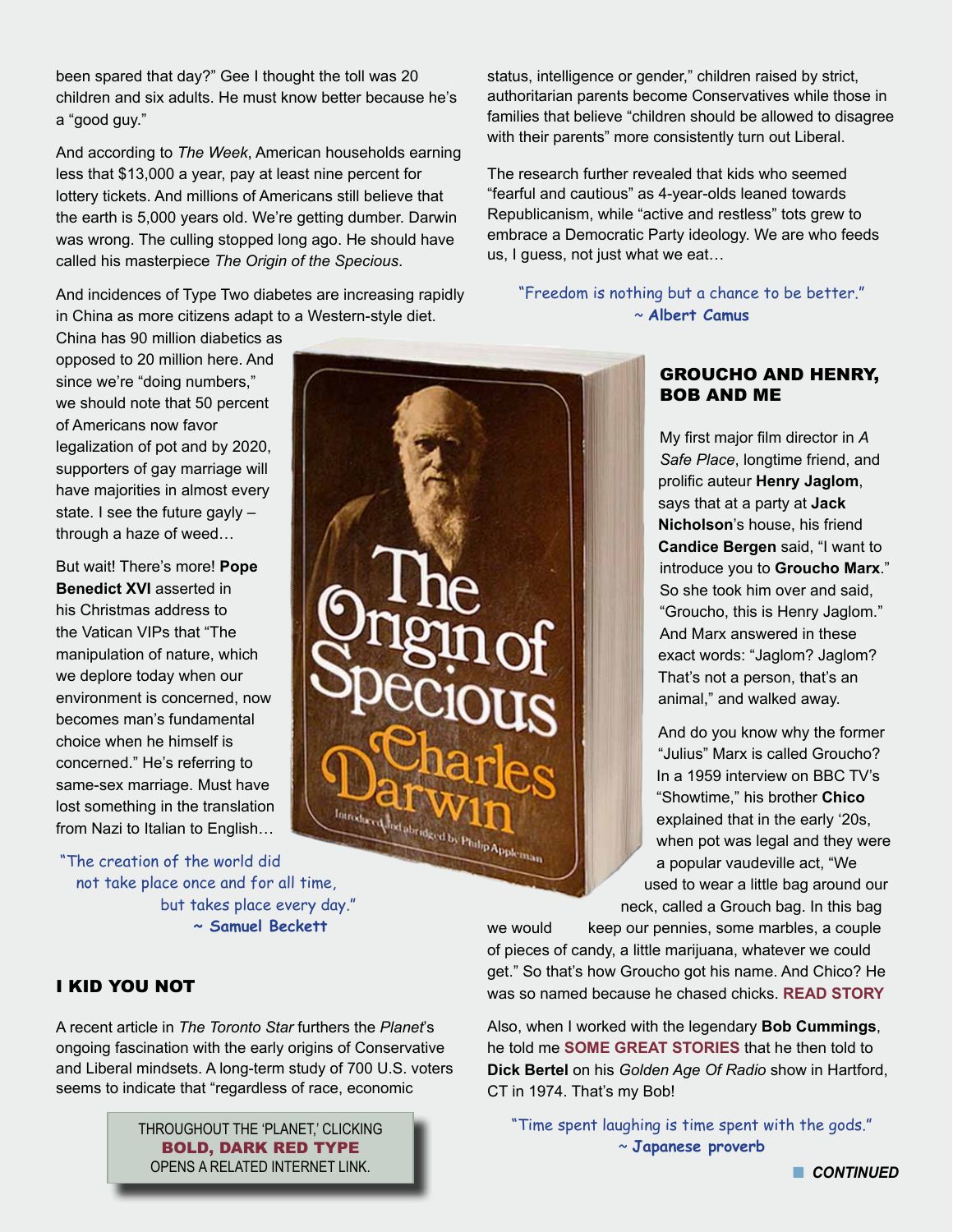"In America, anyone can become President. It's one of the risks we take." ~ **Adlai Stevenson**

#### DON'T ASK

In a dark and hazy room, peering into a crystal ball, the mystic delivered the grave news: "There's no easy way to tell you this, so I'll just be blunt. Prepare yourself to be a widow. Your husband will die a violent and horrible death this year."

Visibly shaken with fear, Laura stared at the woman's lined face, then at the single flickering candle, then down at her hands. She took a few deep breaths to compose herself and to stop her mind racing. She simply had to know.

She met the Fortune Teller's gaze, steadied her voice, and asked, "Will I be acquitted?"

"A man is not finished when he is defeated. He is finished when he quits." ~ **Richard Nixon**

#### FIRESIGN IN THE NEWS

On MSNBC's "Chris Matthews Show" hip columnist **Eugene Robinson [CHARACTERIZED](http://www.msnbc.msn.com/id/3036697/ns/msnbc_tvhardball_with_chris_matthews#50151852)** the politically devastating 47 percent off-the-cuff remark by **Mitt Romney** as being so absurd that it must have come from the **Marx Brothers** – or **The Firesign Theatre**.

And *SF Chronicle*'s **Jon Carroll** wrote in an enlightening **[ARTICLE](http://www.sfgate.com/entertainment/carroll/article/The-advantages-of-growing-old-4132963.php)** about the advantages of aging: "I've become more patient as I've gotten older.

"I know some people get crankier, and I could certainly rant if I wanted to, but what the hell? We're all bozos on this bus. We're all just trying to muddle through. We make mistakes. It is easy

to be impatient when other people make mistakes but really, aren't you just another mistake ready to happen?"

And finally, a real Bozos on this Bus **[STORY](http://www.newyorkwaste.com/nyw_main/NYWaste-Winter2012/2012-Winter-Waste-P23.html)** from Canadian Planeteer **Gary Pig Gold**.

"[An ideology] that is patently in error cannot change the universe to conform to itself, however popular it may be and however irritatingly it may survive refutation. Its falseness condemns it in the end, to nothingness." ~ **Isaac Asimov**

#### EARLY RETARDMENT

After Christmas, a teacher asked her pupils how they spent their holidays. One child supposedly wrote:

"We always used to spend the Christmas holidays with Grandma and Grandpa. They used to live in a big brick house but Grandpa got retarded and they moved to Bateman's Bay where everyone lives in nice little houses and they don't have to mow the grass! They ride around on their bicycles and scooters and wear name tags because they don't know who they are anymore.

"They go to a building called a wreck centre, but they must have got it fixed because it is all okay now. They do exercises there, but they don't do them very well. There is a swimming pool too, but they all jump up and down in it with hats on.

"At their gate, there is a dollhouse with a little old man sitting in it. He watches all day so nobody can escape. Sometimes they sneak out, and go cruising in their golf carts. Nobody there cooks, they just eat out; and they eat the same thing every night --- early birds. Some of the people can't get out past the man in the dollhouse. Those who do get out bring food back to the wrecked center for potluck.



"My Grandma says that Grandpa worked all his life to earn his retardment and says I should work hard so I can be retarded someday, too. When I earn my retardment, I want to be the man in the dollhouse. Then I will let people out so they can visit their grandchildren."

> "Do not regret growing older. It is a privilege denied to many." ~ **Phil's Phunny Phacts**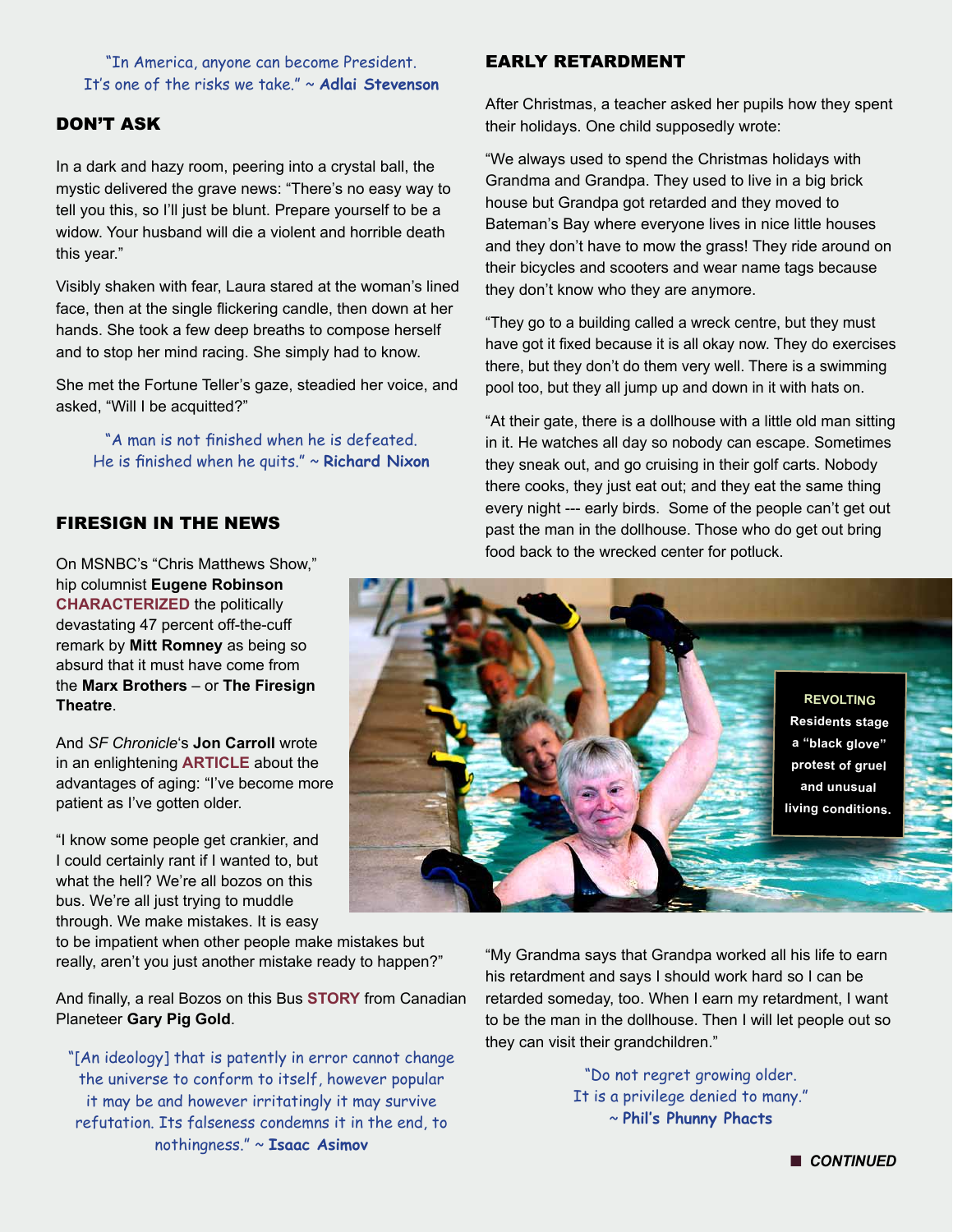#### PASS IT ON

Oh, my Gosh. The longer I wait between orbits, the more obits I read about friends and colleagues. First, the most personal - my Scroll and Key Yale mate and longtime pal, **Paul Gorman**, recently lost his dear wife **Enid** to breast cancer. Then I heard from **Michael Hruska**, that my former literary agent and funny friend **[CAREN BOHRMAN](http://www.mediabistro.com/fishbowlla/caren-bohrman-rip_b75986)**, whom I first met through her witty broadcaster dad, **Stan**, had left us.

And then, I 'd met **Mary Martin**'s son, **Larry Hagman** with **Peter Fonda** and **Brandon DeWilde** at the Malibu Colony when I first arrived on these shores back in the mid- '60s. He was in his monk's robe, walking on the beach with a notebook and pen to rest his voice and calm his spirit. We had both appeared on the soap "The Edge of Night" in New York. He was a mischievous man and didn't always behave at his best, but the strangest thing I read about him was revealed in the *NY Times*.

Hagman, visited Bucharest in the '80s when celebrated as the nasty "Dallas" oil tycoon **J.W. Ewing**: and Romanian dictator **Nicolae Ceausescu**, later executed in the 1989 Christmas uprising, wanted a portrait of the actor to be displayed to bolster his regime as he believed it portrayed Capitalism negatively.



"I think death is just another stage of our development," he said. "I honestly believe that we don't just disappear. We don't go into a void. I think we're part of a big energy curtain, an energy wave, in which we are like molecules." Waiting for reruns, Larry?

"The principle is that the poor, who must subsist on table scraps dropped by the rich, can best be served by giving the rich bigger meals." ~ **William Blum**

#### THE END OF THE WORLD

The end of the world came to the **Sandy Hook Elementary School** with the slaughter of the innocents. Their sacrifice and that of their heroic protectors cannot go unanswered – it is a clarion call to come to our collective senses as a Nation.

Along with other changes regarding registration and mental health, sensible and restrictive gun laws must be passed as a vital step to guarantee that the rights now broadly interpreted in the Second Amendment be properly administered.

As a survivor with **Peter Bergman** and **Dr. Bill Alexander** of the "SF Golden Dragon Massacre," I hereby declare that if we fail to renew the ban on

Larry agreed only if a bag of hard cash was delivered to a government office ladies' room for his wife to pick up.

"I think we were directly or indirectly responsible for the fall. They would see the wealthy Ewings and say, 'Hey, we don't have all this stuff.'" And I totally and totalitarianally agree. The TV satellites led to the fall of the Soviet satellites.

assault weapons and do not limit ammunition clips to ten, we deserve to be cursed for our ideological stupidity and political cowardice, regardless of party affiliation.

#### And **Republican Joe [AGREES](http://video.msnbc.msn.com/morning-joe/50222624)**!

"Diplomacy is the art of telling plain truths without giving offense." ~ **Winston Churchill**